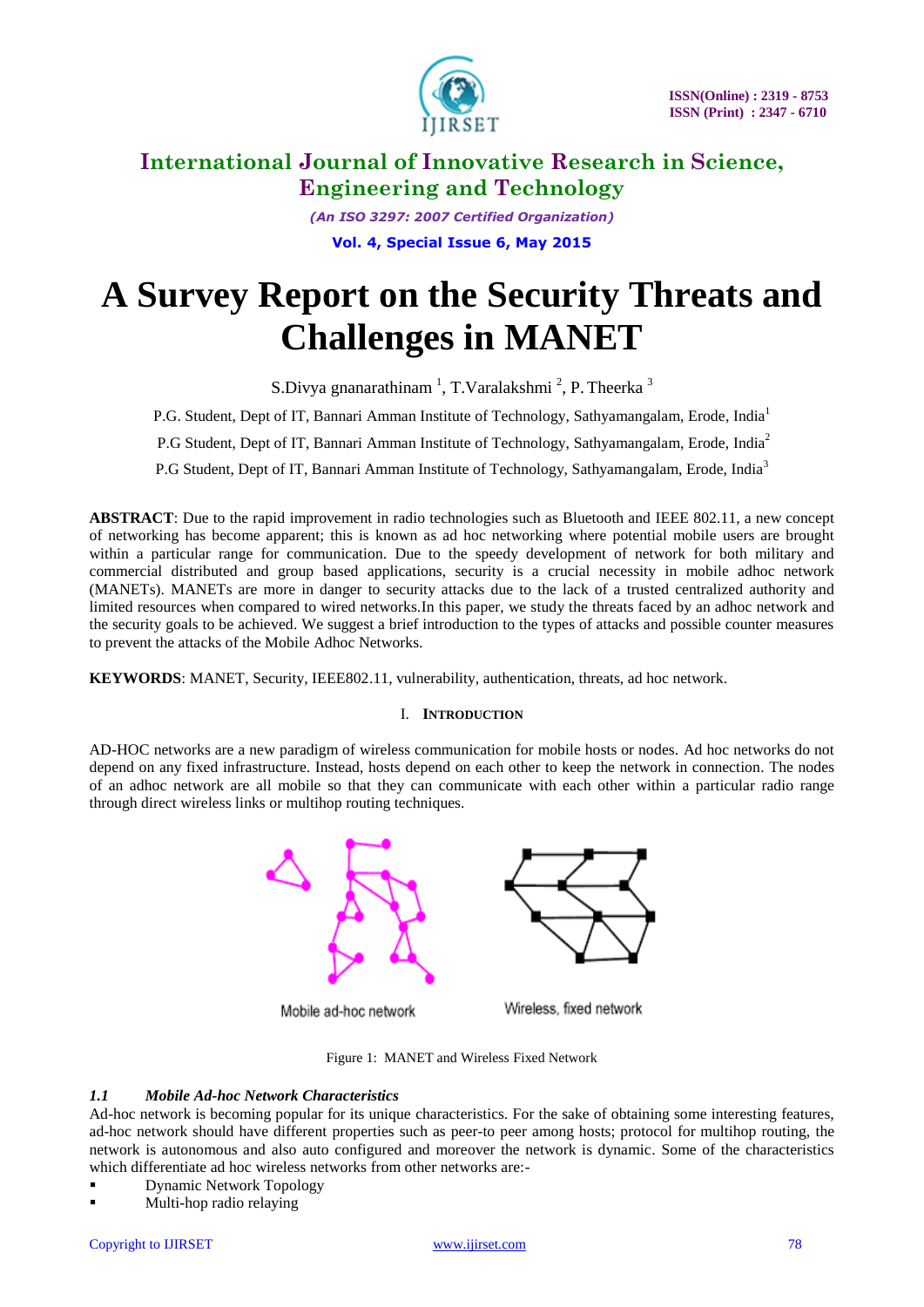

*(An ISO 3297: 2007 Certified Organization)*

# **Vol. 4, Special Issue 6, May 2015**

- Repeated breakage of links due to mobile nodes
- Constraint resources such as bandwidth, computing power and battery lifetime etc.,
- Instant deployment

 Communication channel is highly insecure in wireless communication. Overhearing and concealing can be done very easily.

Fluctuating Link Capacity

 Due to limited power in the mobile nodes, denial of service is created. In this case, additional transmissions or expensive computations are caused by the attacker.

### II. **RELATED WORK**

**S. Madhavi** et al have examined the vulnerabilities of wireless networks and included intrusion detection in the Security architecture for mobile computing environment. A system called MIDS (Mobile Intrusion Detection System) had been proposed which is suitable for multi-hop ad-hoc wireless networks. This proposed system detects nodes misbehaviour, and also the anomalies in packet forwarding, such as dropping of intermediate nodes or delay of packets.

**Vladimir Berman** et al has recommended directional antennas and intelligent multipath routing to enhance end-to-end data confidentiality and data availability in terms of outsider attacks. The goal is to distort rogue attempts to gain unauthorized access to classified information or disrupt the information flow. The cooperation between the physical, link, and network layers is examined.

**Haiyun Luo** et al have proposed a self-securing approach, in which multiple nodes are coordinated and joined together to provide authentication services for other nodes in the network. They have first formalized a localized trust model which lays the foundation for the design. They have further proposed refined localized certification services and developed a new scalable share update to withstand more powerful adversaries.

### III. **SECURITY GOALS FOR AN AD HOC NETWORK**

**Availability:** This ensures survivability irrespective of the Denial of Service (DOS) attacks. In the physical and media access control layer, the attacker can use jamming techniques to block the communication on the physical channel. The attacker can damage the routing protocol on the network protocol.

**Confidentiality:** This ensures that particular information is never revealed to unauthorized entities.

**Integrity:** Message which is being transmitted over the network is never corrupted.

**Authentication:** Enables a node to ensure the identity of the peer node it is communicating with. Without knowing the identity, an attacker would impersonate a node, thus acquiring unauthorized access to resource and sensitive information.

**Non-repudiation:** Ensures that the origin of a message cannot deny having sent the message.

**Non-impersonation**: No one else can pretend to be another authorized member to steal any useful information. **Attacks using fabrication:** Generation of false routing messages is termed as fabrication messages. Such attacks are difficult to detect by the user.

## IV. **SECURITY ATTACKS AND ITS COUNTER MEASURES**

Attacks on a network are divided into two categories – (i) Internal attack and (ii) External attack.

In Internal attack , the attacker wants to acquire the access to the network and to get involved in the network activities, either by some malicious attack to get the access to the network as a new node, or by directly finding the ground of a current node and uses the node as the way to do its malicious behaviours.

In External attacks, the attacker aims to cause congestion and to disturb the nodes from providing its services or to propagate fake routing information

Current MANETs are extremely vulnerable to two different types of attacks: active attacks and passive attacks. Active attack is an attack in which the misbehaving node has to fetch some energy costs in order to perform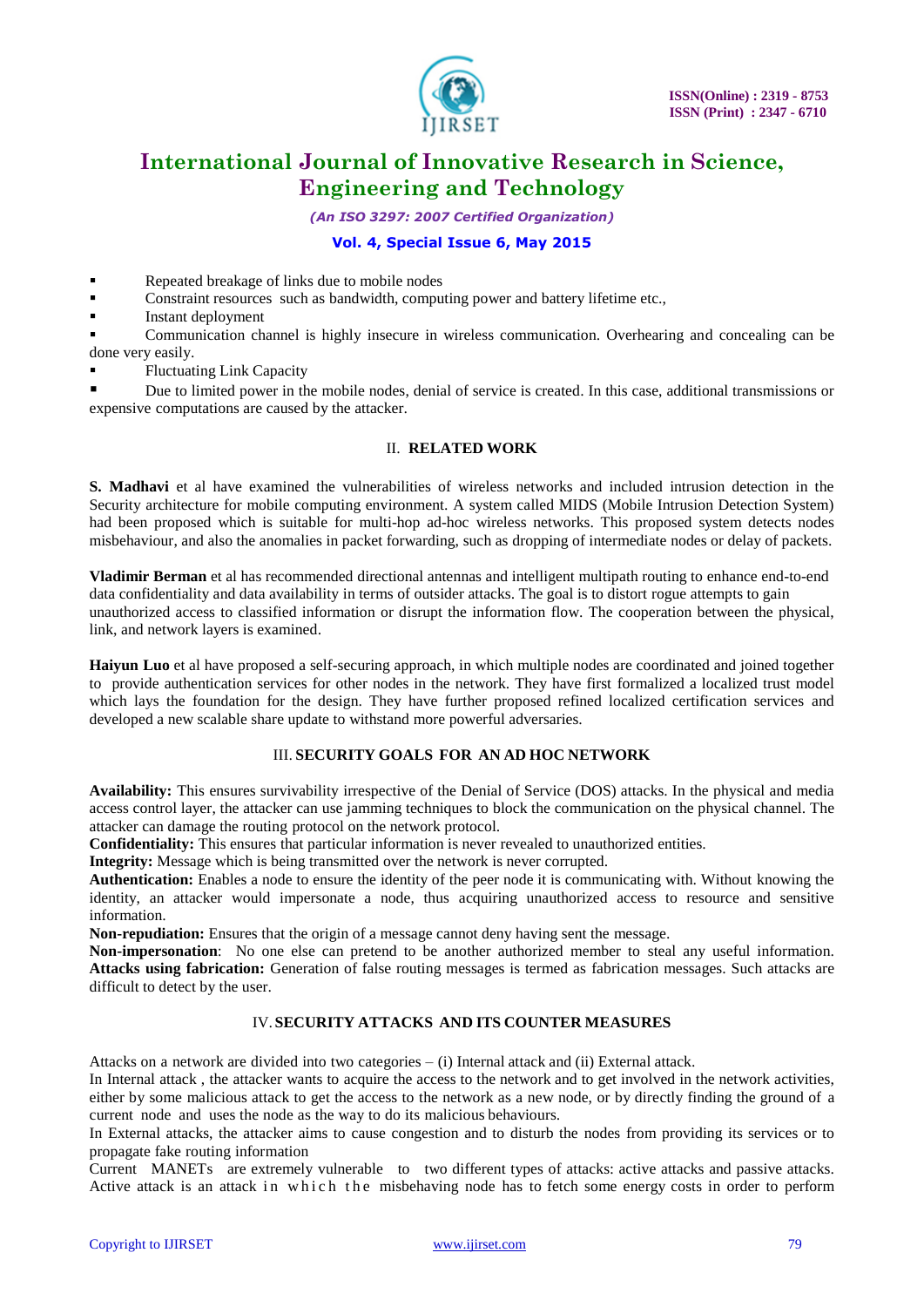

*(An ISO 3297: 2007 Certified Organization)*

# **Vol. 4, Special Issue 6, May 2015**

the threat. On the other hand, passive attacks mainly occur due to lack of cooperation between the nodes with the idea of saving the energy selfishly.

# I. **Black hole:**

In a black hole attack, a malicious node introduces incorrect route replies to the route requests it receives in order to advertise itself as the node which has the shortest path to the destination. These fake replies can be forged to divert network traffic through this malicious node for eavesdropping, or else to simply attract all traffic to it in order to carry out a denial of service attack by dropping the packets which are been received.



Figure 2: Problem of black hole

# **II. Wormhole:**

In a wormhole attack, the attacker receives the packets at one location in the network, and "tunnels" them to another node or edge in the network, and then repeats them into the network from that point. With respect to the tunnelled distances which are longer than the normal wireless transmission range of a single hop, it is easy and simple for the attacker to make the tunnelled packet arrive with better metric when compared to a normal multihop route. For example, by the usage of a single long directional wireless link or through a direct wired link to a conspiring attacker. For the attacker, it is also possible to forward each bit of data over the wormhole directly. The attacker need not wait for an entire packet to be received before beginning to tunnel the bits of the packet. This can minimize the delay introduced by the wormhole. If the attacker tunnels the data truthfully and accurately, no damage or harm is done; because the attacker actually provides a useful service in connecting the nodes in the network more efficiently. However, in the wormhole the attacker has the very powerful position when compared to other nodes in the network, and the attacker could make use of this position in a variety of ways. Wormhole attacks are a major threat to mobile adhoc routing protocols. For example, when this type of wormhole attack is used against an on-demand routing protocols such as Dynamic Source Routing(DSR) or Adhoc On Demand Vector routing( $AODV$ ), the attacker could prevent the discovery of any routes through the wormhole.



Figure 3: A wormhole attack performed by colluding malicious nodes A and B

#### **III. Spoofing attack:**

Spoofing is a special case of integrity attacks in which a compromised node impersonates an authorized one due to the lack of a uthentic ation in the ad hoc routing protocols. The major outcome of this spoofing attack is the exaggeration of the network topology which may cause network loops or partitioning. Integrity and authentication is lacking in this routing protocols which leads us to the fabrication attacks that may result in erroneous and false routing messages.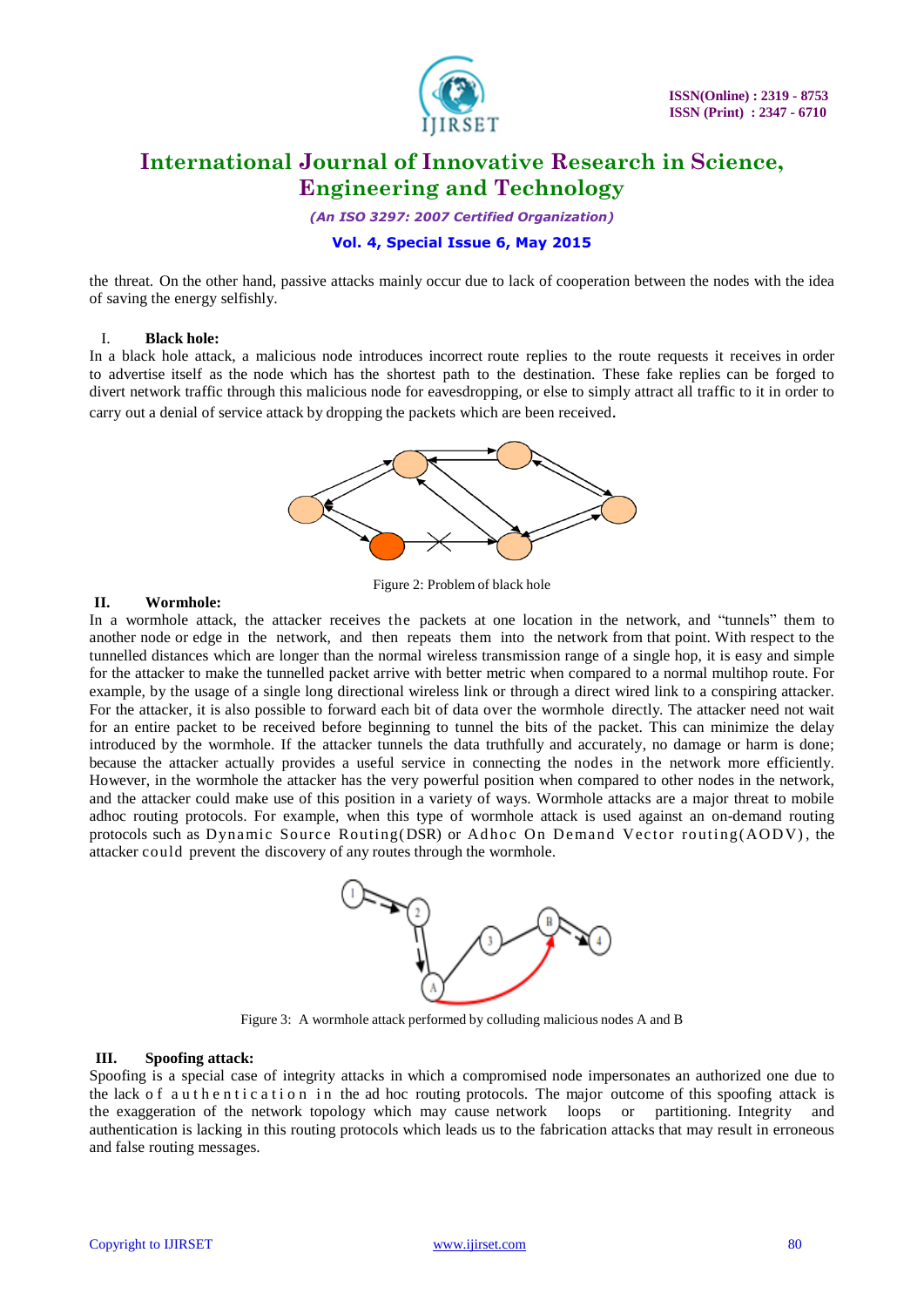

*(An ISO 3297: 2007 Certified Organization)*

**Vol. 4, Special Issue 6, May 2015**

# **IV. Rushing attack:**

Rushing attack is a type of attack which results in denial-of- service when used against all previous on-demand ad hoc network routing protocols. For example, DSR, AODV, and other secure protocols which are based on them such as ARAN and SAODV cannot discover their routes longer than two hops with respect to this attack. Therefore, we should develop Rushing Attack Prevention (RAP) which is a generic defense against the rushing attack for all on-demand routing protocols that can be applied to any of the existing on-demand routing protocols to allow that protocol to withstand and resist the rushing attack.



Figure 4: Rushing Attack example

### **V. Masquerading:**

When the neighbour does the acquisition process, an intruder from outside could masquerade a nonexistent or existing IS by tethering itself to communication link and illegally affixing in the routing protocol domain by compromising the authentication system.

#### VI. **Denial of Service:**

The powerful attack in Adhoc Networks is the Denial of service attacks which focus at the complete disruption of the routing function and hence result in the disruption of the entire operation of the ad hoc network. Specific occurrences of denial of service attacks include the overflow of the routing table and the sleep deprivation torture. In this routing table overflow attack, the malicious node overloads the network with false route creation packets in order to have the resources of the participating nodes and damage the establishment of authorized routes. Then the other attack which is the sleep deprivation torture attack aims at the consumption of batteries of a specific node by keeping it involved in routing decisions constantly.

| Laver             | Attacks                                                                                                                                                  |  |  |  |
|-------------------|----------------------------------------------------------------------------------------------------------------------------------------------------------|--|--|--|
| Application layer | Repudiation, data corruption                                                                                                                             |  |  |  |
| Transport layer   | flooding, Traffic analysis, monitoring,<br>hijacking, SYN<br>Session<br>disruption, MAC (802.11), WEP, Weakness<br>Jamming, interceptions, eavesdropping |  |  |  |
| Network layer     | Wormhole, black hole, Byzantine, flooding,<br>resource<br>consumption, location disclosure attacks.                                                      |  |  |  |
| Data link layer   | Traffic analysis, monitoring, disruption MAC (802.11), WEP weakness                                                                                      |  |  |  |
| Physical layer    | Jamming, interceptions, eavesdropping                                                                                                                    |  |  |  |

|  | Table 1. Security Attacks on each layer in MANET |  |  |
|--|--------------------------------------------------|--|--|
|  |                                                  |  |  |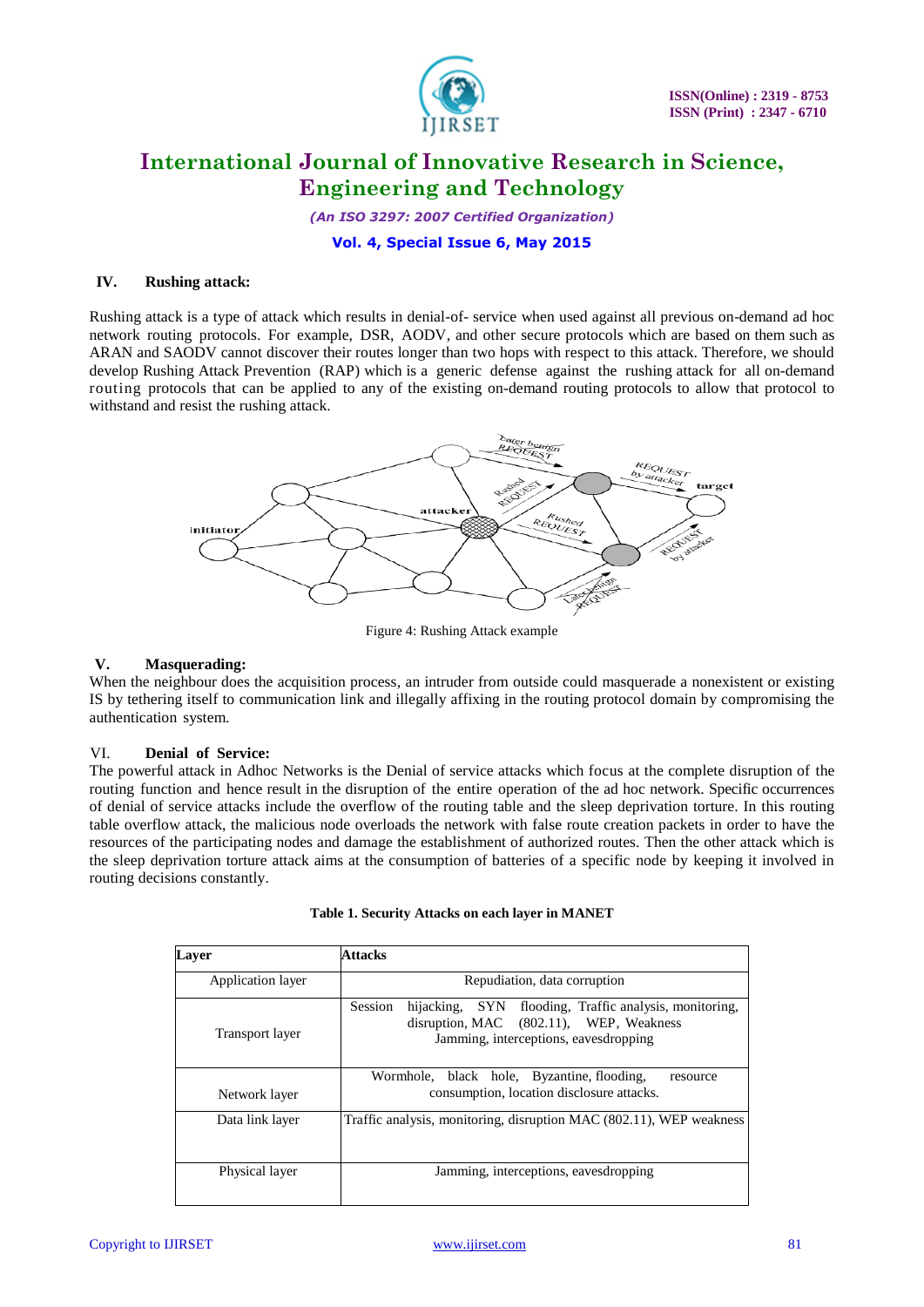

*(An ISO 3297: 2007 Certified Organization)*

# **Vol. 4, Special Issue 6, May 2015**

### **Table 2. Security Solutions for MANET**

| Layer                    | <b>Security Issues</b>                                                                                                                                                                                             | <b>Solutions</b>                                                                                                                                                                                                                                                                                                                                                                                                                |  |  |
|--------------------------|--------------------------------------------------------------------------------------------------------------------------------------------------------------------------------------------------------------------|---------------------------------------------------------------------------------------------------------------------------------------------------------------------------------------------------------------------------------------------------------------------------------------------------------------------------------------------------------------------------------------------------------------------------------|--|--|
| <b>Application layer</b> | and preventing viruses, Firewalls, IDS etc.<br>Detecting<br>malicious codes,<br>worms.<br>and<br>application abuses                                                                                                | Adequate security solution                                                                                                                                                                                                                                                                                                                                                                                                      |  |  |
| Transport layer          | end-Adequate security<br>solution use<br>Authentication and securing<br>Οİ<br>pointpublic cryptography (SSL, TLS, SET, PCT)<br>to-end<br>point-to-<br><b>or</b><br>communication through<br>dataetc.<br>encryption |                                                                                                                                                                                                                                                                                                                                                                                                                                 |  |  |
| Network layer            | Protecting the ad hoc routing<br>and forwarding protocols                                                                                                                                                          | No effective mechanism for Source<br>authentication<br>and<br>message<br>integrity mechanisms<br>to prevent<br>routing message modification, but now<br>using some Securing routing protocols<br>(e.g. IPSec, ESP, SAR, ARAN) to<br>overcome black hole, impersonation<br>attacks, packet leashes,<br><b>SECTOR</b><br>mechanism for wormhole attack etc.<br>final solution is inadequate secure<br>routing for ad hoc network. |  |  |
| Data link layer          | wireless<br>Protecting<br>the<br><b>MAC</b><br>protocol and providing link layer<br>security support                                                                                                               | No effective mechanism<br>to prevent<br>traffic analysis<br>and monitoring,<br>secure link layer protocol like LLSP,<br>using WPA etc. finally anonymity is<br>inadequate for adhoc network.                                                                                                                                                                                                                                    |  |  |
| Physical layer           | Preventing signal jamming denial-<br>of-service attacks                                                                                                                                                            | Using<br>Spread spectrum mechanisms<br>e.g. FHSS,<br>DSSS etc.                                                                                                                                                                                                                                                                                                                                                                  |  |  |

#### V. **CONCLUSION**

In this paper, we have surveyed several attacks which occur in the several different layers in the ad-hoc networks. We have also reviewed about the several security concepts in an adhoc network. We have also scrutinized the security challenges and the ways to overcome those challenges in the ad-hoc network. A brief abstract of the characteristics of the mobile ad-hoc network is also been discussed. Lot of research is still under discussion about the security threats in a mobile adhoc network and the solutions to overcome them. Finally, this survey report can be very well used for the research works based on the security and its challenges in MANET's.

#### **REFERENCES**

- [1] I.Ilyas, Mahammad,"The hand books of Ad hoc Wireless Networks-II series" CRC Press LLC, USA.
- [2] C.Sivarammurthy, B.S.Manoj,"Adhoc wireless networks- II edition", Pearson education of India.
- [3] Elizabeth M. Royer, Charles E. Perkins," An Implementation Study of the AODV Routing Protocol" IEEE 2000, vol no.7803-6596-8/00. [4] NedaMoghim, FaramarzHendessi, NaserMovehhedinia, "An improvement on wireless ad hoc network routing based on
- AODV" IEEE 2002, vol.no.7803-7510-06/02.
- [5] Jin Taek Kim, Jeong-Ho Kho, Chang-Young Lee, Do- Won Lee, Cheol-Soo Bang, Geuk Lee," A Safe AODV Security Routing Protocol"-International Conference on Convergence and Hybrid Information Technology 2008, IEEE 2008,vol no. 978-0-7695-3328-5/08.
- [6] Y. Hu, A. Perrig, and D. Johnson, "Packet Leashes: A Defense against Wormhole Attacks in Wireless Ad Hoc Networks," Proc. of